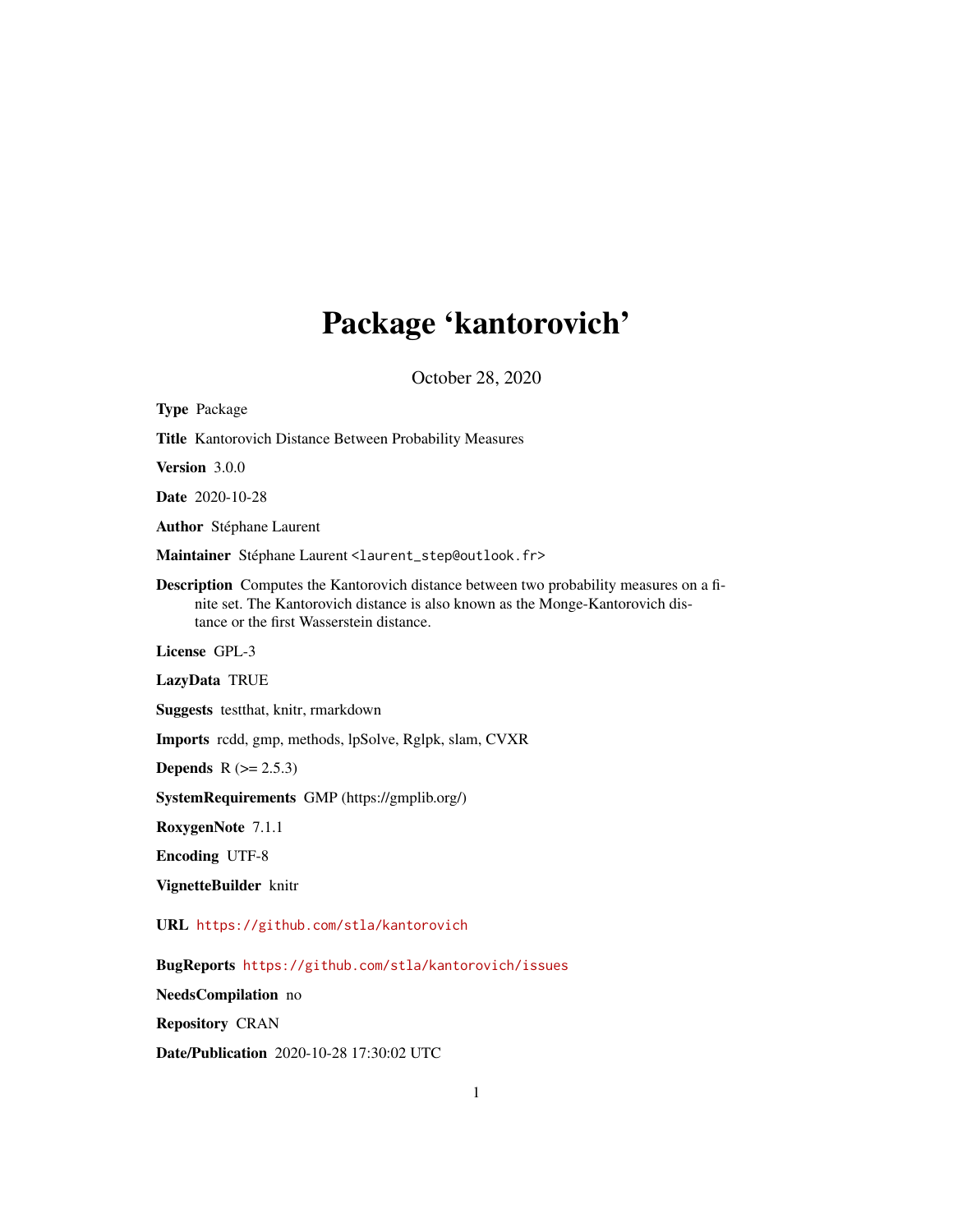# <span id="page-1-0"></span>R topics documented:

| Index | 9 |
|-------|---|

kantorovich-package *Kantorovich Distance Between Probability Measures*

#### Description

Computes the Kantorovich distance between two probability measures on a finite set.

To learn more, start with the vignettes: browseVignettes(package="kantorovich").

If you encounter a bug, or if you have a suggestion to improve the package, please file an issue on the github repo <https://github.com/stla/kantorovich>.

# Details

| Package: | kantorovich |
|----------|-------------|
| Type:    | Package     |
| Version: | 2.0.0       |
| Date:    | 2016-05-25  |
| License: | GPL-2       |

#### Author(s)

Stéphane Laurent

edistances *Extremal distances*

# Description

Compute the distances at the extreme joinings.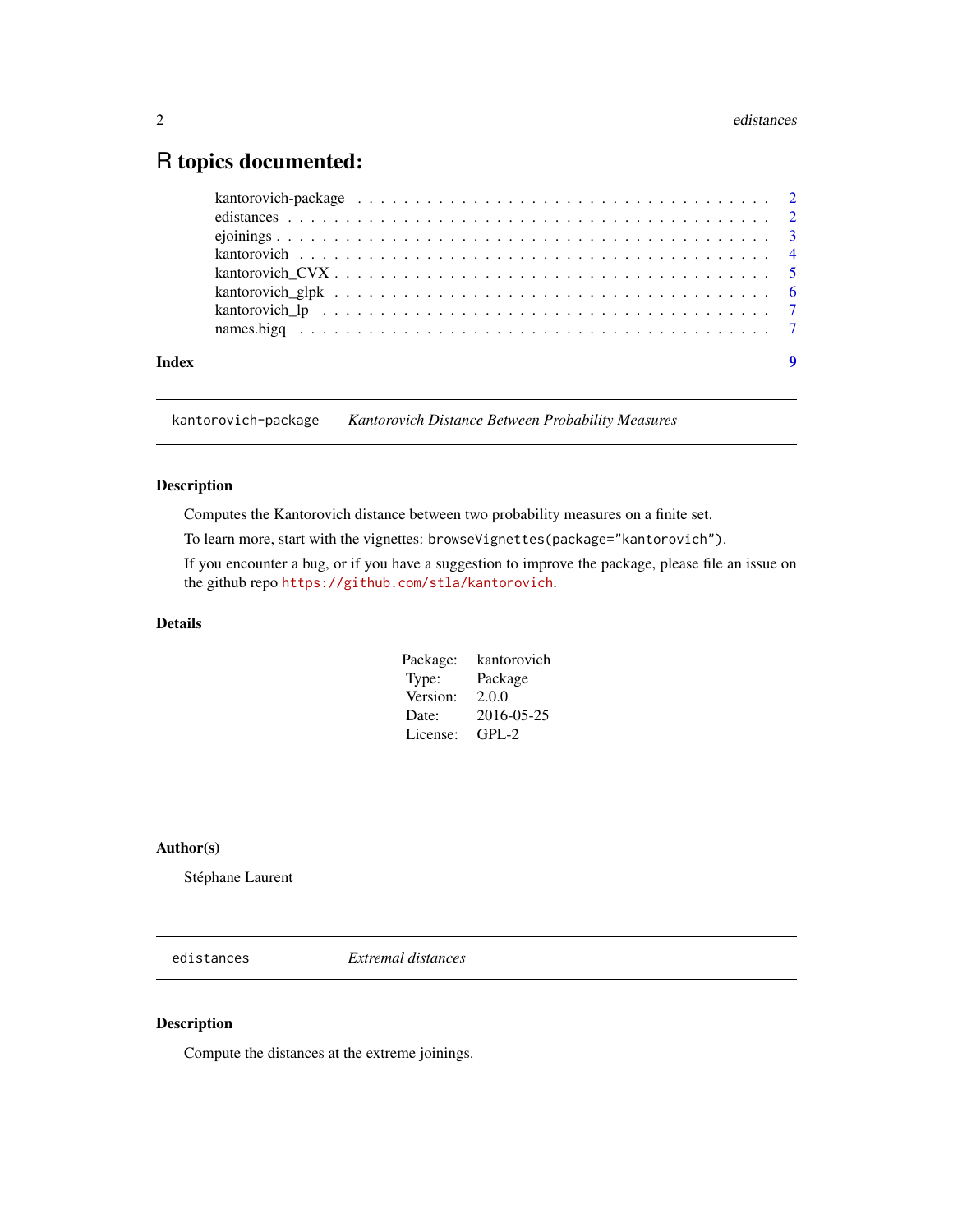#### <span id="page-2-0"></span>ejoinings 3

# Usage

edistances(mu, nu, dist = NULL, ...)

# Arguments

| mu        | (row margins) probability measure in numeric or bigg/character mode                                |
|-----------|----------------------------------------------------------------------------------------------------|
| nu        | (column margins) probability measure in numeric or bigq/character mode                             |
| dist      | function or matrix, the distance to be minimized on average. If NULL, the 0-1<br>distance is used. |
| $\ddotsc$ | arguments passed to dist                                                                           |

# Value

A list with two components: the extreme joinings in a list and the distances in a vector.

# Note

This function, called by [kantorovich](#page-3-1), is rather for internal purpose.

ejoinings *Extreme joinings*

# Description

Return extreme joinings between mu and nu.

#### Usage

ejoinings(mu, nu, zeros = FALSE)

# Arguments

| mu    | (row margins) probability measure in numeric or bigg/character mode                                           |
|-------|---------------------------------------------------------------------------------------------------------------|
| nu    | (column margins) probability measure in numeric or bigg/character mode                                        |
| zeros | logical; in case when mu and nu have different lengths, set FALSE to remove lines<br>or columns full of zeros |

#### Value

A list containing the extreme joinings (matrices).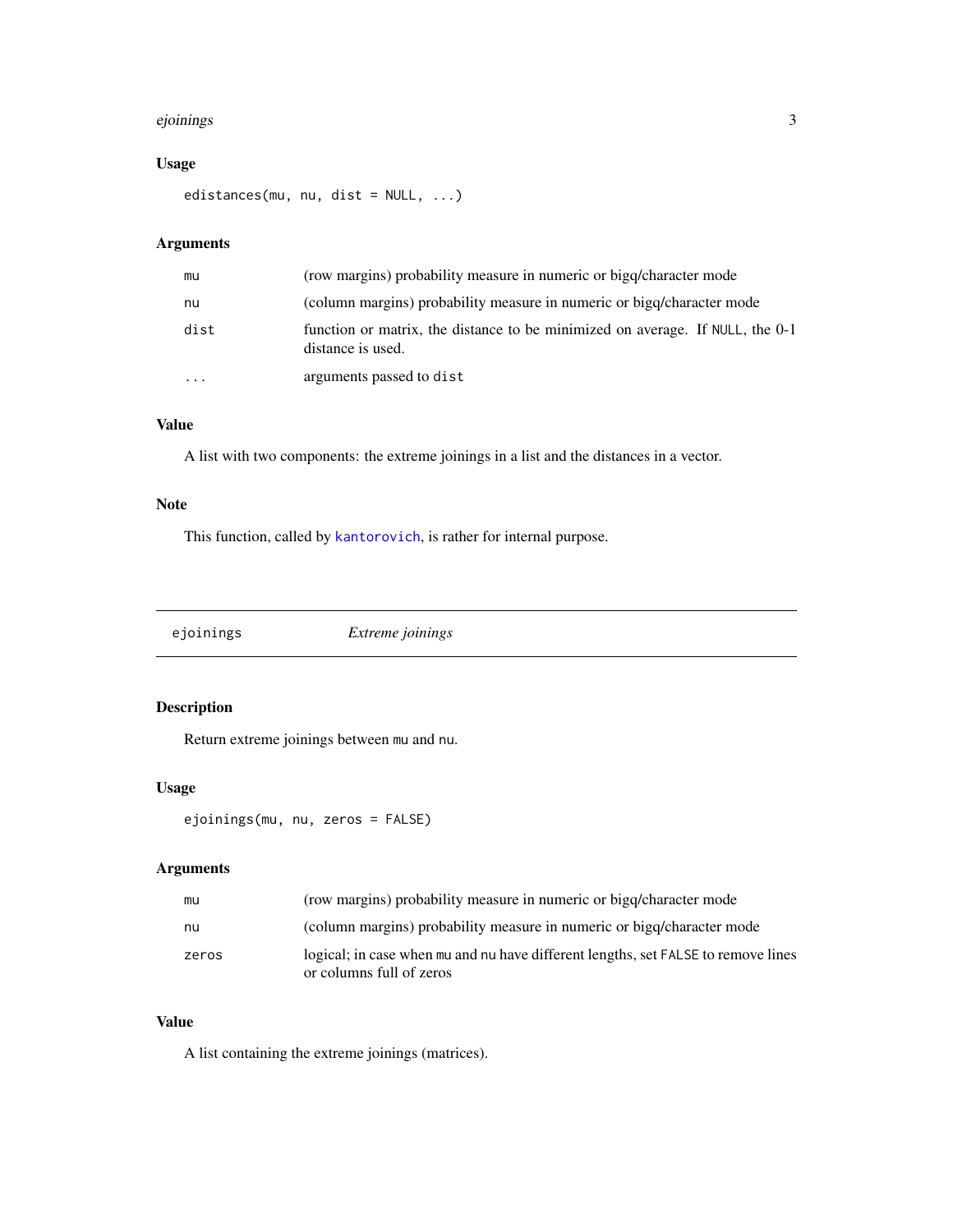#### <span id="page-3-0"></span>Examples

```
mu <- nu <- c(0.5, 0.5)
ejoinings(mu, nu)
# use exact arithmetic
library(gmp)
mu <- nu <- as.bigq(c(0.5,0.5))
ejoinings(mu, nu)
# different lengths example
mu <- setNames(as.bigq(c(1,2,4), 7), c("a", "b", "c"))
nu <- setNames(as.bigq(c(3,1), 4), c("b", "c"))
ejoinings(mu, nu)
```
<span id="page-3-1"></span>kantorovich *Kantorovich distance*

#### Description

Compute the Kantorovich distance between two probability measures on a finite set.

#### Usage

```
kantorovich(mu, nu, dist = NULL, details = FALSE, ...)
```
#### Arguments

| mu        | (row margins) probability measure in numeric or bigq/character mode                                                           |
|-----------|-------------------------------------------------------------------------------------------------------------------------------|
| nu        | (column margins) probability measure in numeric or bigq/character mode                                                        |
| dist      | function or matrix, the distance to be minimized on average; if NULL, the 0-1<br>distance is used.                            |
| details   | prints the joinings achieving the Kantorovich distance and returns them in the<br>" <i>ioinings</i> " attribute of the output |
| $\ddotsc$ | arguments passed to dist (only if it is a function)                                                                           |

#### Details

The function firstly computes all the extreme joinings of mu and nu, then evaluates the average distance for each of them, and then returns the minimal one.

#### Value

The Kantorovich distance between mu and nu.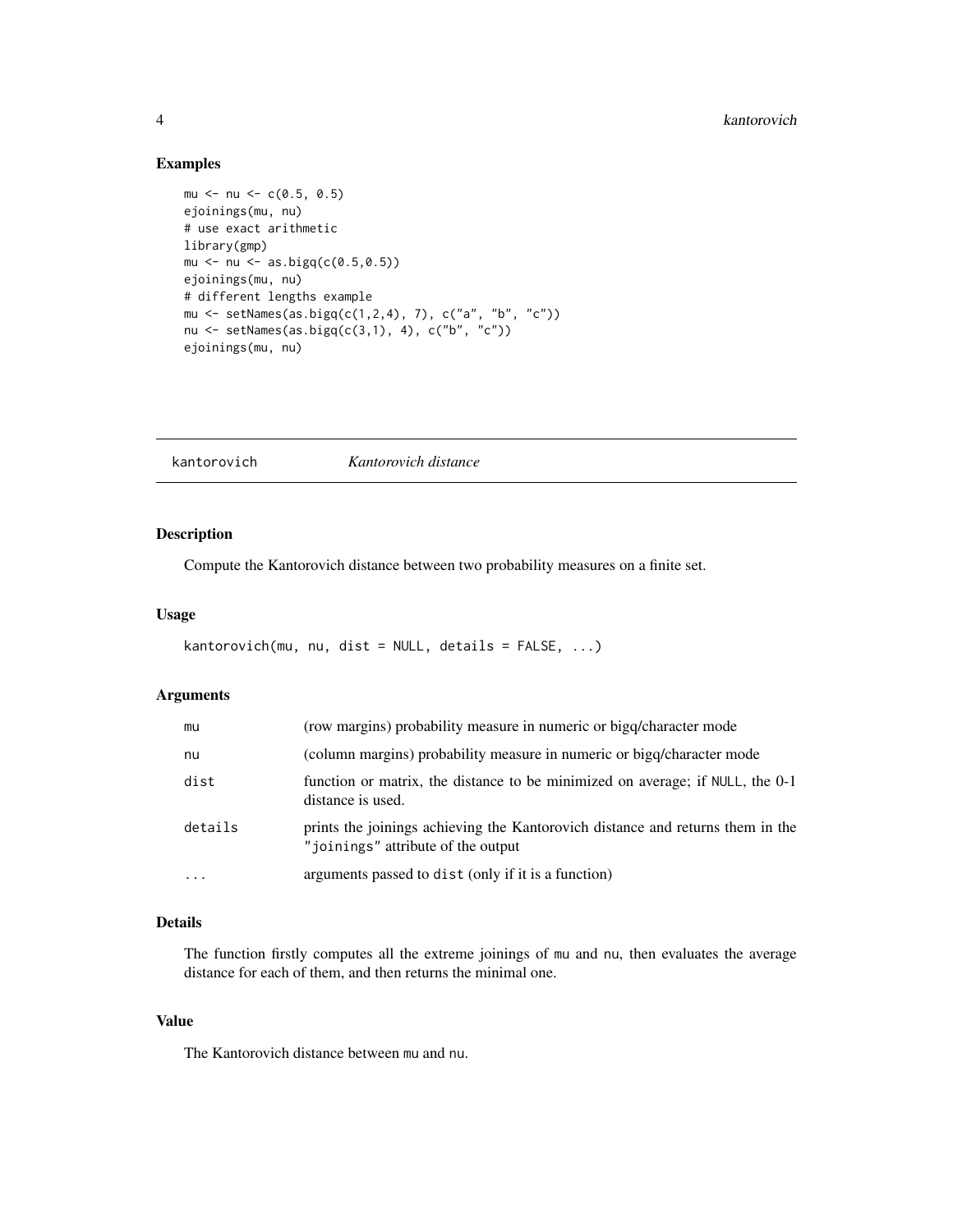# <span id="page-4-0"></span>kantorovich\_CVX 5

#### Examples

```
mu <- c(1/7, 2/7, 4/7)
nu <- c(1/4, 1/4, 1/2)
kantorovich(mu, nu)
library(gmp)
mu \leftarrow as.bigq(c(1,2,4), 7)nu <- as.bigq(c(1,1,1), c(4,4,2))
kantorovich(mu, nu)
mu <- c("1/7", "2/7", "4/7")
nu <- c("1/4", "1/4", "1/2")
kantorovich(mu, nu, details=TRUE)
```
kantorovich\_CVX *Computes Kantorovich distance with CVX*

# Description

Kantorovich distance using the CVXR package

# Usage

```
kantorovich_CVX(
  mu,
  nu,
  dist = NULL,solution = FALSE,
  stop_if_fail = TRUE,
  solver = "ECOS",
  ...
\mathcal{L}
```
# Arguments

| mu           | (row margins) probability measure in numeric mode                                                                                          |
|--------------|--------------------------------------------------------------------------------------------------------------------------------------------|
| nu           | (column margins) probability measure in numeric mode                                                                                       |
| dist         | matrix, the distance to be minimized on average; if NULL, the 0-1 distance is<br>used.                                                     |
| solution     | logical; if TRUE the solution is returned in the "solution" attributes of the out-<br>put                                                  |
| stop_if_fail | logical; if TRUE, an error is returned in the case when no solution is found; if<br>FALSE, the output of psolve is returned with a warning |
| solver       | the CVX solver, passed to psolve                                                                                                           |
| $\ddots$ .   | other arguments passed to <b>psolve</b>                                                                                                    |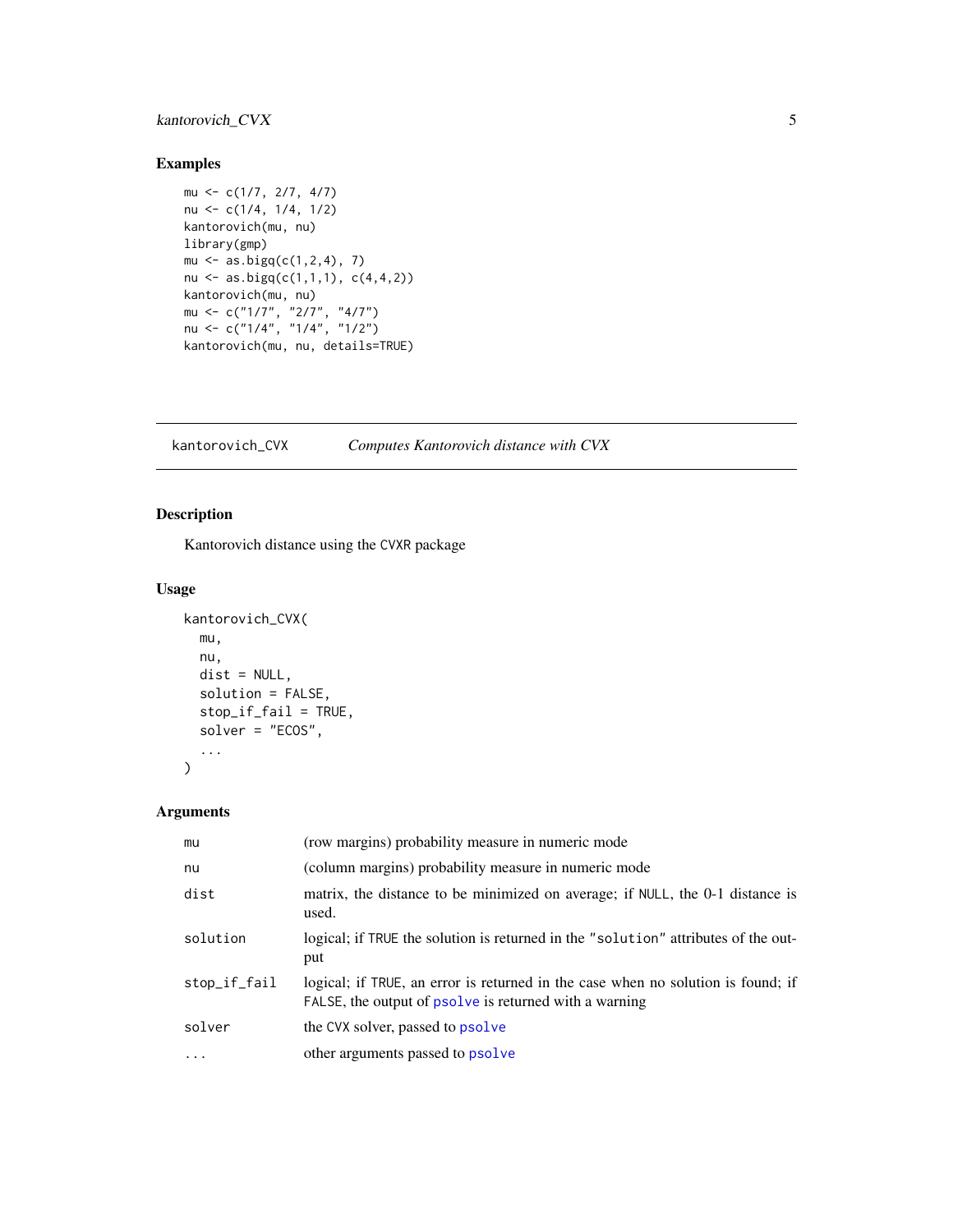# Examples

```
mu <- c(1/7,2/7,4/7)
nu <- c(1/4,1/4,1/2)
kantorovich_CVX(mu, nu)
```
kantorovich\_glpk *Computes Kantorovich distance with GLPK*

# Description

Kantorovich distance using the Rglpk package

# Usage

```
kantorovich_glpk(
 mu,
 nu,
 dist = NULL,solution = FALSE,
 stop_if_fail = TRUE,
  ...
)
```
# Arguments

| mu           | (row margins) probability measure in numeric mode                                                                                                  |
|--------------|----------------------------------------------------------------------------------------------------------------------------------------------------|
| nu           | (column margins) probability measure in numeric mode                                                                                               |
| dist         | matrix, the distance to be minimized on average; if NULL, the 0-1 distance is<br>used.                                                             |
| solution     | logical; if TRUE the solution is returned in the "solution" attributes of the out-<br>put                                                          |
| stop_if_fail | logical; if TRUE, an error is returned in the case when no solution is found; if<br>FALSE, the output of Rg1pk_solve_LP is returned with a warning |
| $\cdots$     | arguments passed to Rg1pk_so1ve_LP                                                                                                                 |

# Examples

 $mu \leftarrow c(1/7, 2/7, 4/7)$ nu  $\leftarrow c(1/4, 1/4, 1/2)$ kantorovich\_glpk(mu, nu)

<span id="page-5-0"></span>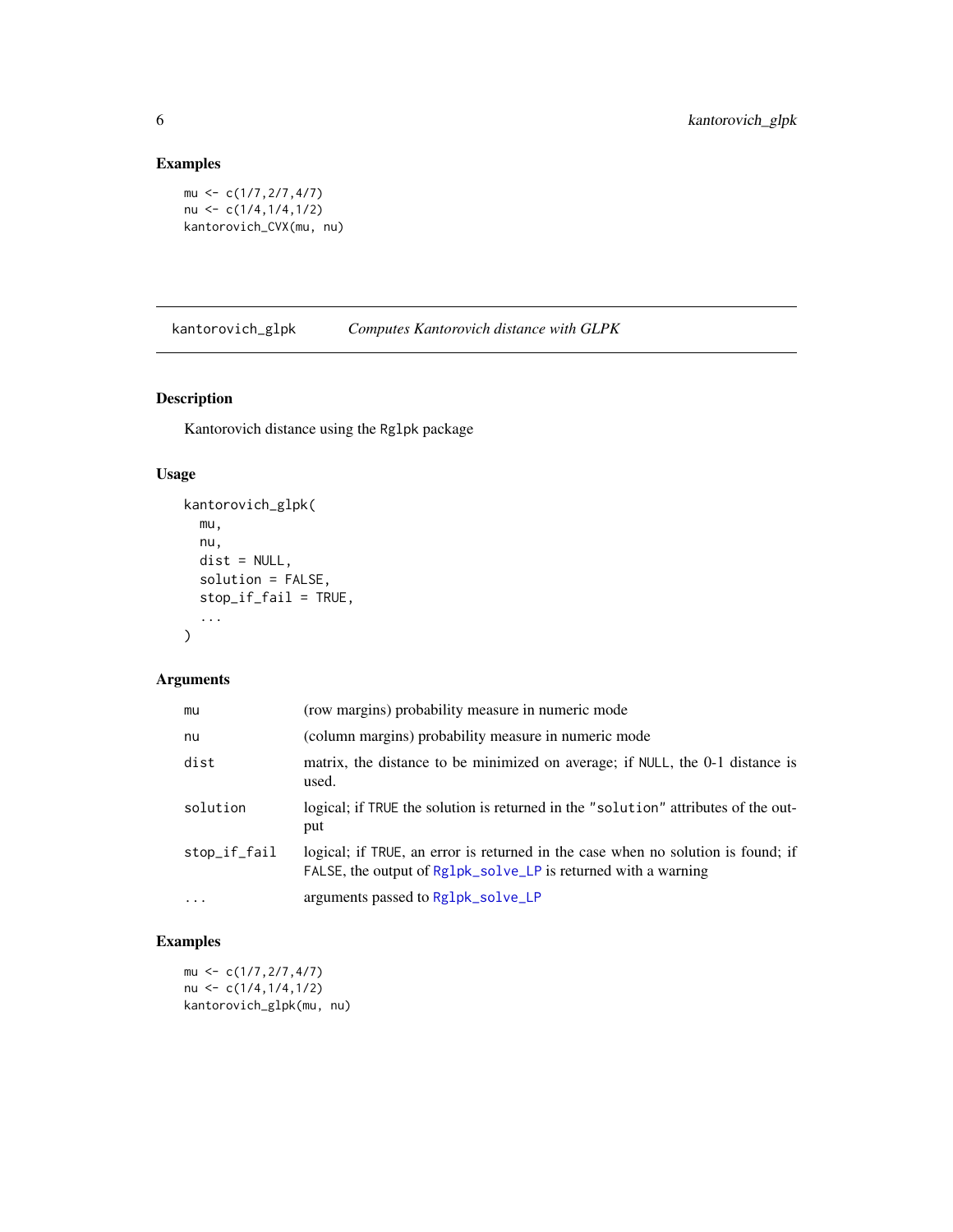<span id="page-6-0"></span>

# Description

Kantorovich distance using the lpSolve package

# Usage

kantorovich\_lp(mu, nu, dist = NULL, solution = FALSE, lp.object = FALSE, ...)

# Arguments

| mu         | (row margins) probability measure in numeric mode                                                                        |
|------------|--------------------------------------------------------------------------------------------------------------------------|
| nu         | (column margins) probability measure in numeric mode                                                                     |
| dist       | matrix, the distance to be minimized on average; if NULL, the 0-1 distance is<br>used.                                   |
| solution   | logical, to use only if 1p. object=FALSE; if TRUE the solution is returned in the<br>"solution" attributes of the output |
| lp.object  | logical, if FALSE, the output is the Kantorovich distance; if TRUE, the output is a<br>lp.object                         |
| $\ddots$ . | arguments passed to 1p                                                                                                   |

# Examples

mu <- c(1/7,2/7,4/7) nu <- c(1/4,1/4,1/2) kantorovich\_lp(mu, nu)

names.bigq *Names for bigq vectors*

# Description

Names for bigq vectors

#### Usage

## S3 method for class 'bigq' names(x)

# Arguments

x a bigq vector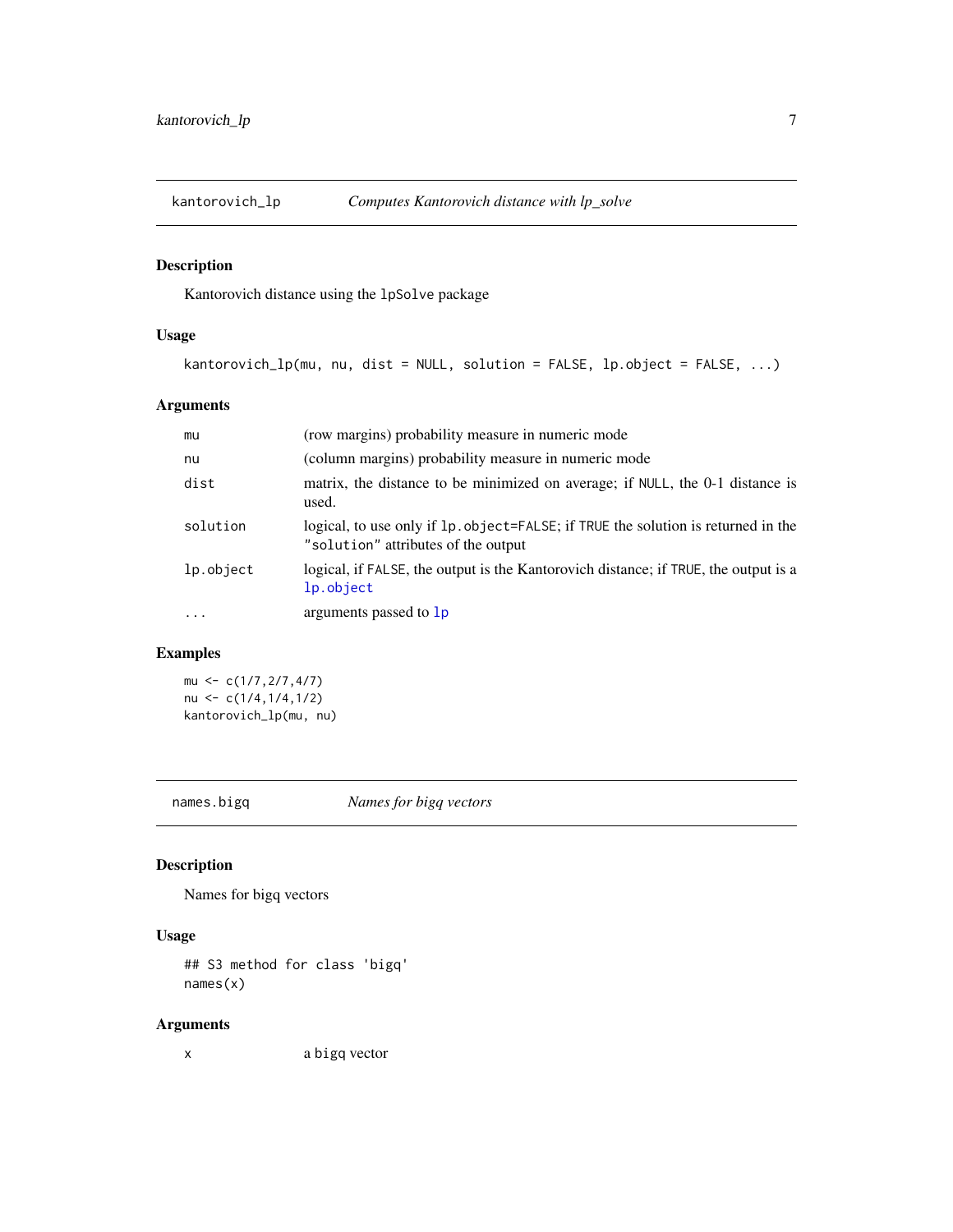8 names.bigq

# Value

the names of x